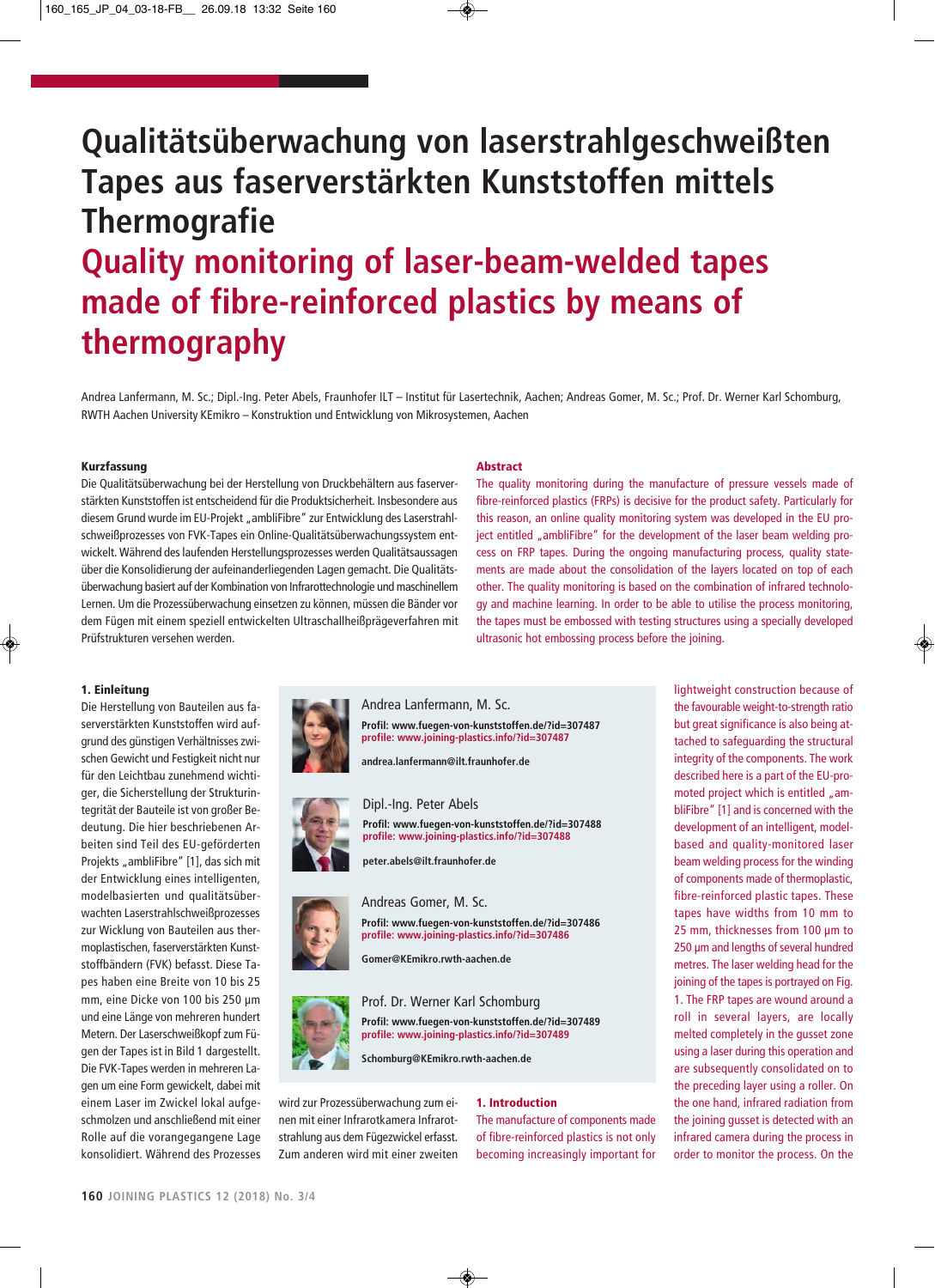

**Bild 1: Schematische Darstellung des qualitätsüberwachten Laserstrahlschweißprozesses zur Wicklung von FVK-Tapes (Bildquelle: Fraunhofer IPT)**

**Fig. 1: Schematic representation of the quality-monitored laser beam welding process for the winding of FRP tapes (picture source: Fraunhofer IPT)**

Infrarotkamera die Konsolidierung mit Hilfe von im Tape eingeprägten Strukturen hinter dem Bearbeitungspunkt bewertet. Im Folgenden steht die Bestimmung der Konsolidierungsqualität mit der zweiten Infrarotkamera im Mittelpunkt.

## **2. Ultraschallheißprägen**

Mit dem Ultraschallheißprägen werden die Prüfstrukturen vor der Laserstrahlschweißung in die Materialoberfläche eingebracht. Hierbei wird das zu prägende Material zwischen der Sonotrode einer Ultraschallschweißmaschine und einem Werkzeug mit einer erhabenen Mikrostruktur platziert (Bild 3a). Die Sonotrode presst das Material mit einer Schweißkraft von 50 N auf das Werkzeug und, sobald die Kraft einen zuvor definierten Schwellenwert von etwa 30 N erreicht hat, werden Ultraschallschwingungen mit einer Amplitude von 30 um eingebracht (Bild 3b). Die Ultraschallschwingungen führen ähnlich wie beim seit Jahrzehnten industriell eingesetzten Ultraschallschweißen zu hochfrequenten Mikrobewegungen an der Grenzfläche zwischen dem Material und dem Werkzeug und erzeugen somit Reibung. Diese Reibung erwärmt das Material und schmilzt es auf. Nach 1 s wird der Ultraschall abgestellt. Anschließend beginnt die sogenannte Haltezeit (etwa 1 s), in der das Material unter Krafteinwirkung durch die Sonotrode abkühlt und wieder erhärtet. Nach der Haltephase wird die Sonotrode abgehoben und das geprägte Material entnommen (Bild 3c).



**Bild 2: Thermografiebild eines FVK-Tapes mit eingebrachter Prägung während des Laserstrahlschweißprozesses**

**Fig. 2: Thermograph of an FRP tape with incorporated embossment during the laser beam welding process**



**Ultraschallheißprägen: a) Werkzeug mit erhabener Mikrostruktur, b) Prägung der Mikrostruktur, c) Lösen des Ultraschallkopfs**

Beim Ultraschallheißprägen betragen die Prozesszykluszeiten nur wenige Sekunden. Eine Vielzahl thermoplastischer Polymere, wie etwa PE, PP, PA **embossing: a) tool with a raised microstructure, b) stamping of the microstructure, c) detachment of the ultrasonic head**

other hand, the consolidation with the aid of structures embossed into the tape is assessed downstream of the processing point using a second infrared

camera. Below, attention focuses on determining the consolidation quality with the second infrared camera.

## **2. Ultrasonic hot embossing**

With ultrasonic hot embossing, the test structures are incorporated into the material surface before the laser beam welding. In this respect, the material to be embossed is placed between the sonotrode of an ultrasonic welding machine and a tool with a protruding microstructure (Fig. 3a). The sonotrode presses the material on to the tool at a welding force of 50 N. Ultrasonic oscillations with an amplitude of 30 µm are generated as soon as the force has reached a previously defined threshold value of approx. 30 N (Fig. 3b). Similar to the case of ultrasonic welding which has been utilised industrially for decades, the ultrasonic oscillations lead to high-frequency micromovements at the interface between the material and the tool and produce friction in this way. This friction heats the material and melts it completely. The ultrasound is switched off after 1 s. This is followed by the socalled holding time (approx. 1 s) in which the material cools down while the sonotrode is retaining a force effect and hardens once again. After the holding phase, the sonotrode is lifted off and the embossed material is removed (Fig. 3c).

In the case of ultrasonic hot embossing, the process cycle times are just a few seconds. A large number of thermoplastic polymers, such as PE, PP, PA or PVDF, can be processed. Due to the only local energy input, the procedure is energyefficient. Since the purchasing costs of ultrasonic welding machines are just a few € 10,000, the procedure is suitable, for example, for the cost-favourable fabrication of small quantities. Furthermore, ultrasonic welding machines can be operated in both manual and automated modes. Fig. 4 shows the ultrasonic welding machine used for the automated embossing of thermoplastic FRP tapes from roll to roll [2, 3].

## **3. Online quality monitoring**

The laser beam welding process developed for the winding of tapes made of fibre-reinforced plastic is used, for example, for the manufacture of pressure tanks for trucks which must withstand a pressure of 15 bar and must the-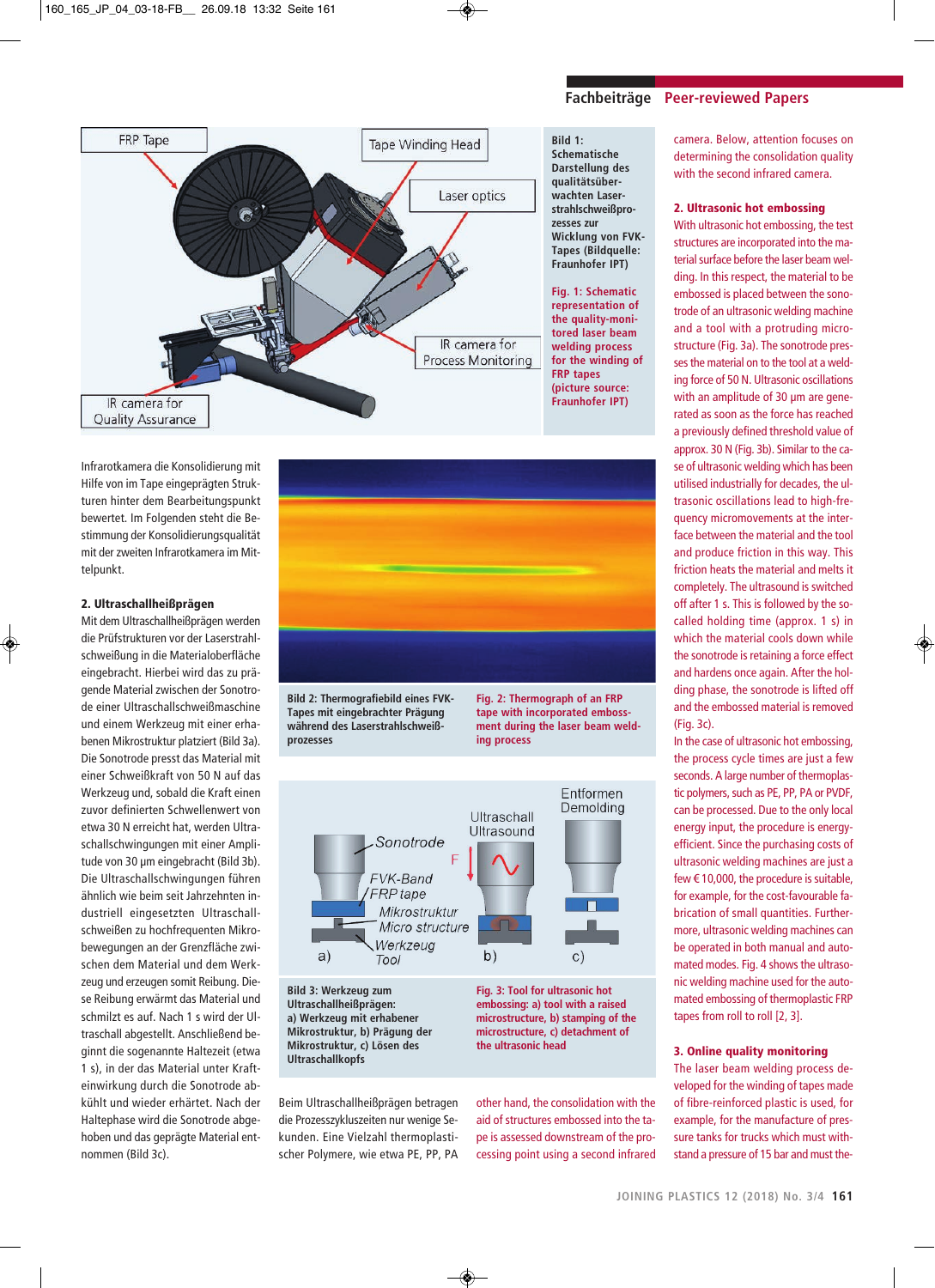

**zur automatisierten Prägung von thermoplastischen FVK-Tapes**

**for the automated embossing of thermoplastic FRP tapes**

oder PVDF, können verarbeitet werden. Durch den nur lokalen Energieeintrag ist das Verfahren energieeffizient. Da die Anschaffungskosten für Ultraschallschweißmaschinen nur wenige 10.000 € betragen, ist das Verfahren beispielsweise für die kostengünstige Fertigung kleiner Stückzahlen geeignet. Darü ber hinaus können Ultraschallschweißmaschinen sowohl manuell als auch automatisiert betrieben werden. Bild 4 zeigt die verwendete Ultraschallschweiß maschine zur automatisierten Prägung von thermoplastischen FVK-Tapes von Rolle zu Rolle [2, 3].

## **3. Online-Qualitätsüberwachung**

Der entwickelte Laserstrahlschweißprozess zum Wickeln von Tapes aus faserverstärktem Kunststoff wird zum Beispiel zur Herstellung von Drucktanks für LKWs verwendet, die einem Druck von 15 bar standhalten und daher fehlerfrei produziert werden müssen. Zur Qualitätsüberprüfung werden im Voraus definierte Prägungen mit einer Höhe von 300 µm, einer Breite von 500 µm und einer Länge von 1600 µm in die Oberfläche der Tapes durch Ultraschallheißprägen eingebracht. Die Prägungen dienen dem Überwachungsprozess als Prüfstrukturen und können mittels Thermografie detektiert werden. Die anfängliche Höhe der Mikrostruktur reduziert sich beim Wickelprozess in Abhängigkeit von den gewählten Prozessparametern und der Anbindungsgüte, sodass erkennbar wird, ob das Tape eine geeignete Anbindung zu der vorangegangenen Schicht aufweist. Zur Entwicklung des Überwachungsprozesses wurde der Laserstrahlschweiß-

prozess durch die Aufheizung von bereits geschweißten Tapes simuliert (Bild 5). Hierfür wurde das FVK-Tape auf eine Rotationsachse gespannt, die sich mit der gleichförmigen Geschwindigkeit bewegt wie im industriellen Prozess. Das Tape wurde mit einem Diodenlaser (808 nm Wellenlänge) erhitzt und um 90° versetzt mit einer Infrarotkamera beobachtet. Die Analyse beginnt mit dem ersten Bild der Thermokamera.

Aufgrund der Anbindungsqualität verändern sich die Wärmeverteilung und die Abkühlrate des Werkstoffs im Bereich der Prägung. Aus jedem Bild der Thermokamera werden daher in einem definierten Ausschnitt statistische Werte der gemessenen Temperaturstrahlung berechnet, die charakteristisch für den Zustand der Konsolidierung sind. Mit Hilfe dieses Aufbaus konnte die Erkennung der Unterschiede zwischen den verschiedenen Konsolidierungszuständen erarbeitet werden.

## **4. Datenanalyse und Bewertung**

Wie bei den Voruntersuchungen nutzt die Datenanalyse die im Laserstrahlschweißprozess aufgenommenen Infrarotbilder zur Identifikation der Konsolidierungsqualität zweier Lagen. Die Prozessbilder werden mit Hilfe von Methoden des maschinellen Lernens einzeln analysiert. Dazu wird in jedem Bild ein definierter, ortsfester Ausschnitt untersucht und sechs Merkmale aus den Bildwerten, die der Wärmestrahlung entsprechen, berechnet. Hierzu zählen der Mittelwert, der Maximal-, der Minimalwert, die Standardabweichung, die Skewness und die Kurtosis der Temperaturverteilung. Während die

refore be produced without any defects. In order to check the quality, previously defined embossments with a height of 300 µm, a width of 500 µm and a length of 1,600 µm are incorporated into the surfaces of the tapes using ultrasonic hot embossing. The embossments serve the monitoring process as testing structures and can be detected by means of thermography. The initial height of the microstructure is reduced during the winding process depending on the chosen process parameters and the consolidation quality so that it becomes recognisable whether the tape exhibits suitable bonding to the preceding layer.

In order to develop the monitoring process, the laser beam welding process was simulated by heating up already welded tapes (Fig. 5). For this purpose, the FRP tape was clamped on a rotation axis which moves at the uniform speed as in the industrial process. The tape was heated with a diode laser (wavelength: 808 nm) and observed with an infrared camera offset by 90°. The analysis begins with the first image of the thermal camera.

The heat distribution and the cooling rate of the material in the region of the embossment alter as a result of the consolidation quality. Therefore, statistical values of the measured temperature radiation which are characteristic of the state of the consolidation are calculated from every image of the thermal camera in a defined section. With the aid of this setup, it was possible to elaborate the recognition of the differences between the various consolidation states.

## **4. Data analysis and assessment**

As during the preliminary investigations, the data analysis uses the infrared images recorded in the laser beam welding process in order to identify the consolidation quality of two layers. The process images are analysed individually with the aid of machine learning methods.

For this purpose, a defined, stationary section is investigated on every image and six characteristics which are taken from the image values and correspond to the heat radiation are calculated. These include the mean, maximum and minimum values, the standard deviation as well as the skewness and kurtosis of the temperature distribution. While the statistical values are extremely dependent on the level of the measured temperature radiation, the skewness and the kurtosis describe the distribution of the values and are more difficult to influence by the absolute level of the temperature radiation. The skewness describes the extent of the asymmetry of the distribution and the kurtosis describes its steepness.

In order to develop the evaluation method, parameter sets corresponding to sufficient and insufficient consolidation were stipulated for the laser beam process. The resulting welded rings were investigated destructively using cross sections and the consolidation quality was determined. From every specimen, the image sections of the infrared images were assessed manually and assigned to various states. These states are emboss-



**Bild 5: Experimenteller Aufbau zur Entwicklung des Überwachungsprozesses**

**Fig. 5: Experimental setup for the development of the monitoring process**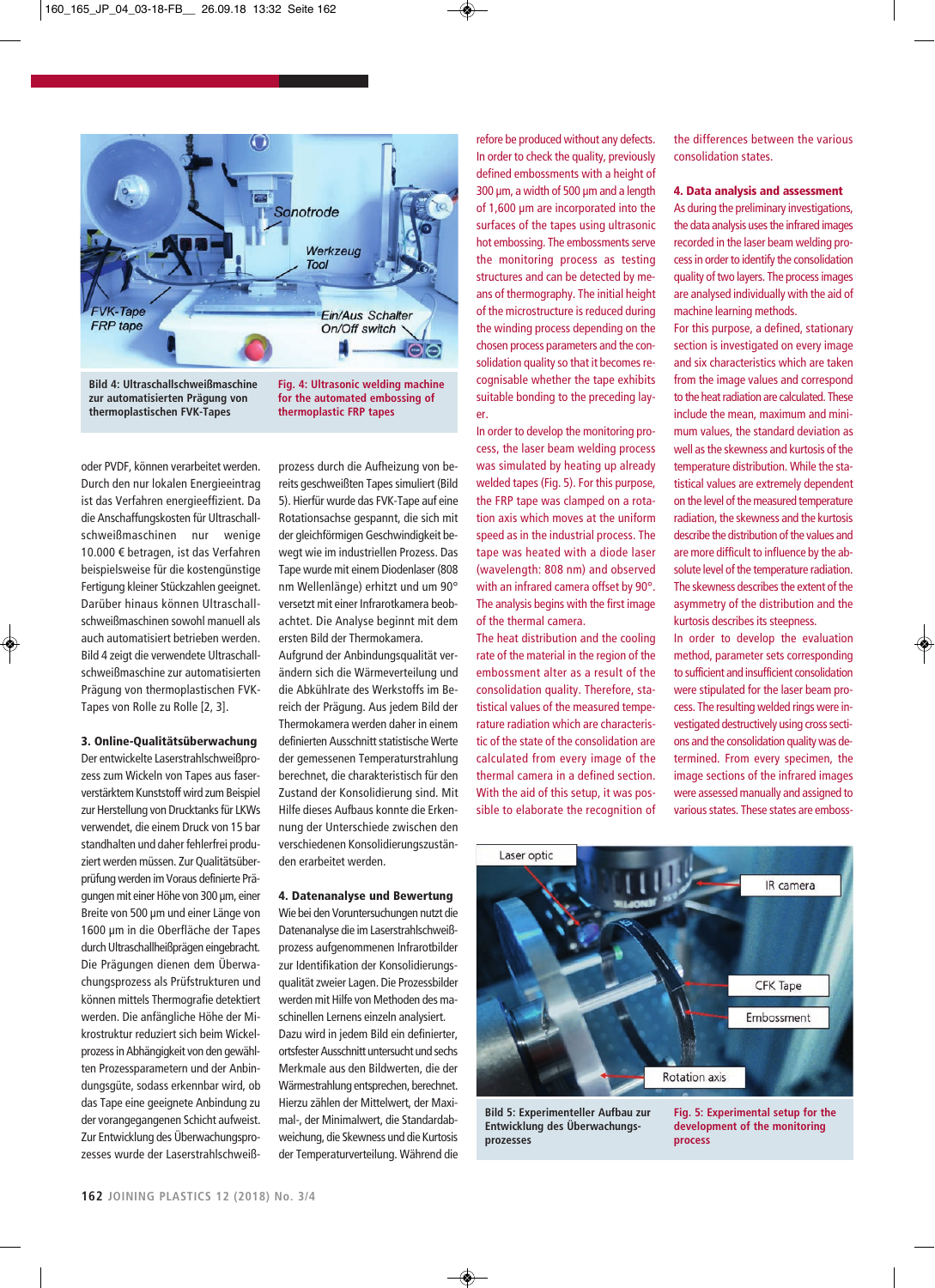statistischen Werte stark von der Größe der gemessenen Temperaturstrahlung abhängig sind, beschreiben die Skewness und Kurtosis die Verteilung der Werte und sind schwerer durch die absolute Größe der Temperaturstrahlung zu beeinflussen. Die Skewness, auch Schiefe, beschreibt die Stärke der Asymmetrie der Verteilung und die Kurtosis, auch Wölbung, beschreibt deren Steilheit.

Zur Entwicklung der Auswertemethode wurden Parametersätze für den Laserstrahlprozess festgelegt, die einer ausreichenden und einer unzureichenden Konsolidierung entsprechen. Die entstandenen geschweißten Ringe wurden zerstörend durch Querschnitte untersucht und die Konsolidierungsqualität bestimmt. Von jeder Probe wurden manuell die Bildausschnitte der Infrarotbilder bewertet und verschiedenen Zuständen zugeordnet. Diese Zustände sind Prägung, keine Prägung und im Falle einer Prägung ausreichende und unzureichende Konsolidierung. Mit Hilfe dieser Ergebnisse für bekannte Fügeprozesse erfolgt der Lernprozess des maschinellen Lernens, um bei neuen unbekannten Prozessbildern die Zustände automatisch zu erkennen. Der Auswerteprozess ist in zwei Stufen unterteilt. Im ersten Schritt wird bestimmt, ob sich eine Prägung im Analysebereich des Infrarotbilds befindet und damit entschieden, ob im zweiten Schritt eine Unterscheidung der Konsolidierungsqualität stattfindet. Dies stellt eine möglichst schnelle Analyse der großen Datenmengen sicher. Für die erste Stufe wird das Prinzip der Entscheidungswälder verwendet. Hierbei werden bis zu 150 verschiedene Entscheidungsbäume verwendet, um die richtige Aussage zu treffen. Jeder Entscheidungsbaum wägt an verschiedenen Knotenpunkten ab, welcher Zustand im aktuellen Bild vorliegt. Als Knotenpunkte dienen hierbei die sechs oben genannten Merkmale. Die Reihenfolge, in der die statistischen Merkmale eingebracht werden, variiert zwischen den verschiedenen Entscheidungsbäumen. Die finale Aussage wird letztendlich über die Mehrheit der Ergebnisse ermittelt. [4, 5] Für jedes Training werden 25% der Gesamtdaten aus dem Trainingssatz verwendet und die restlichen 75% dienen zur Evaluation des trainierten Modells als Testdatensatz.

Bei der Berechnung des ersten Schritts des Modells wurden insgesamt 150 Bilder als Testdaten verwendet. Auf 123 Bildern



**Bild 6: Konfu-**

ment, no embossment and, in the case of embossment, sufficient and insufficient consolidation. The machine learning process is carried out with the aid of these results for known joining processes in order to recognise the states automatically in the event of any new unknown process

The evaluation process is divided into two stages. In the first step, it is determined whether an embossment is located in the analysis region of the infrared image and it is thus decided whether the consolidation quality is differentiated in the second step. This ensures the quickest possible analysis of the large data quantities. The principle of the decision forests is used for the first stage. In this respect, up to 150 different decision trees are used in order to make the correct statement. At various nodal points, every decision tree appraises what state exists on the current image. In this respect, the six characteristics specified above serve as nodal

images.

points. The sequence in which the statistical characteristics are incorporated varies between the different decision trees. The final statement is ultimately established using the majority of the results [4, 5]. 25% of the total data from the training set is used for every training session and the remaining 75% serves to evaluate the trained model as a test data set. During the calculation of the first step of the model, a total of 150 images were used as test data. No embossment can be seen on 123 images and an embossment can be seen on 27 images. The machine learning algorithm did not assign any embossment to 120 images on which there is no embossment in reality either. The algorithm mistakenly assigned embossments the three remaining images without any embossment. The images on which embossments exists were all assigned correctly. This corresponds to an accuracy of 98%. On Fig. 6, this result is portrayed in a confusion matrix in which it is compared how the images are actually classified and how the algorithm classifies the images itself.

For the second step, a "support vector machine" (SVM) is used in order to train the model since this principle exhibits a higher accuracy for this case than the decision trees. According to the "support vector machine" principle, all the training objects are represented as vectors in the vector space. A linear separating line is drawn in order to separate the objects so that the largest possible region without any further measuring points is located around one point cloud. If the measured data varies extremely, the vector space is transferred into a higher-dimensional space in



## **Fachbeiträge Peer-reviewed Papers**

ist keine Prägung und auf 27 ist eine Prägung zu sehen. Der maschinelle Lernalgorithmus hat 120 Bildern keine Prägung zugeordnet, auf denen auch in der Realität keine Prägung ist. Den restlichen drei Bildern ohne Prägung wurde von dem Algorithmus fälschlich eine Prägung zugeordnet. Die Bilder, auf denen eine Prägung existiert, wurden alle richtig zugeordnet. Dies entspricht einer Genauigkeit von 98%. Dieses Ergebnis ist in einer Konfusionsmatrix in Bild 6 dargestellt. In der Konfusionsmatrix wird gegenübergestellt wie die Bilder tatsächlich eingeordnet sind und wie der Algorithmus die Bilder seinerseits einordnet.

Für den zweiten Schritt wird eine "Support Vector Machine" (SVM) verwendet, um das Modell zu trainieren, da dieses Prinzip für diesen Fall eine höhere Genauigkeit aufweist als die Entscheidungsbäume. Beim Prinzip der "Support Vector Machine" werden alle Trainingsobjekte als Vektor im Vektorraum darge stellt. Um die Objekte zu trennen, wird eine lineare Trennlinie gelegt, so dass sich um eine Punktewolke herum ein möglichst großer Bereich ohne weitere Messpunkte befindet. Bei stark variierenden Messdaten wird der Vektorraum in einen höherdimensionalen Raum überführt, in dem die Daten linear trennbar sind. [4, 5] Im zweiten Schritt wird mit Hilfe der vorliegenden Daten eine Wahrscheinlichkeit für die Richtigkeit der Bewertung von 100% erreicht, was sich auch in der Konfusionsmatrix in Bild 7 widerspiegelt.

27 Bilder mit Prägung wurden als Testdatensatz herausgenommen, wobei 10 Bilder zu einer ausreichenden Konsolidierung gehören und 17 zu einer unzu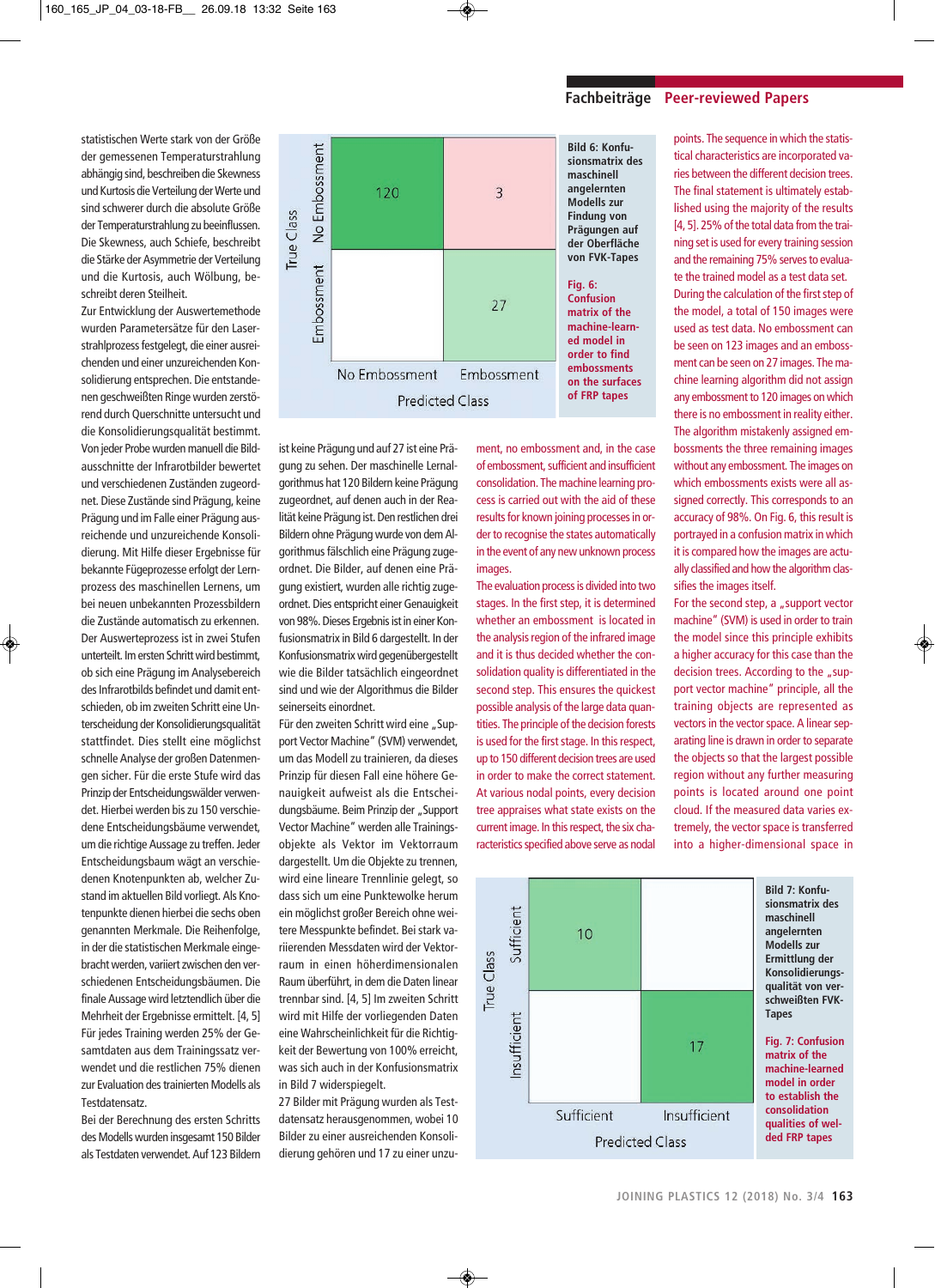reichenden. Alle Bilder wurden von dem trainierten Algorithmus richtig zugeordnet (Bild 7). Die Anzahl der Testdaten ist aufgrund der zur Verfügung stehenden Proben klein, sodass dieses Ergebnis nur einen ersten Ansatz bietet zur Auswertung der Messdaten. Wenn mehr Probenmaterial zur Verfügung steht, kann dieser Ansatz weiter ausgebaut und optimiert werden. Gegebenenfalls muss bei einer größeren Menge an Messdaten ein anderes Trainingsprinzip für den maschinellen Lernalgorithmus gewählt werden oder die Anzahl der Merkmale variiert.

Eine Variation der Merkmale kann zu einem besseren Ergebnis führen, wenn das System zum Beispiel überklassifiziert ist und nur noch auf gezielte Fälle reagiert. Zur Einschätzung der Merkmale kann der Einfluss eines einzelnen Features in Abhängigkeit der Modellgenauigkeit berechnet werden. Diese Genauigkeiten sind für die sechs gewählten Merkmale in Bild 8 zu sehen. Die Relevanz der einzelnen Merkmale ist in dem Balkendiagramm gezeigt und die Genauigkeit des Modells als Graph. Bei der Unterscheidung der Existenz von Prägungen im Messbereich ist die Schiefe mit einer Wichtung von 42% das wichtigste Merkmal für die Analyse, reicht aber nicht alleine aus, um das Bild vollständig zuzuweisen. Im Gegensatz hierzu ist der Mittelwert im zweiten Schritt das wichtigste Merkmal. Der Mittelwert variiert stark mit den absoluten Temperaturwerten, so dass eine leichte Änderung der äußeren Einflüsse das Ergebnis verfälschen könnte. Durch eine Verwendung ergänzender Merkmale, in diesem Fall des Minimums, kann dem aber vorgebeugt werden. Grundsätzlich kann zur Optimierung der Genauigkeit des Algorithmus die Auswahl der Merkmale sowie die Menge an Trainingsdaten variiert werden.

Zusammengefasst ist der Algorithmus in der Lage automatisch zu erkennen, welchen der drei vorgegebenen Zustände die einzelnen Bilder zeigen. Auf diese Weise kann erkannt werden wie die Anbindung zweier Lagen beim Laserstrahlschweißen der FVK-Tapes beschaffen ist. Das Gesamtsystem ist mit einer Steuerung verbunden, die das Ergebnis in diesem Fall in Form eines Analogsignals übergibt, so dass bereits vor Prozessende auf den Anbindungszustand reagiert



**recognition of embossments, bottom: recognition of the consolidation**

werden kann. Wenn der Prozess verändert wird, sei es durch andere Prozessparameter oder durch die Verschweißung eines anderen Materials, kann der Algorithmus mit neuen Trainingsdaten leicht angepasst und das Modell neu trainiert werden. Grundvoraussetzung für die Funktionalität dieses Überwachungssystems ist, dass die zu erkennenden Eigenschaften Korrelationen hervorrufen, die mit der Infrarot-Kamera beobachtet werden können.

## **5. Zusammenfassung**

**unten: Erkennung der Konsolidierung**

Dichtheit und mechanische Stabilität stehen bei einer Produktion von Druckbehältern und Rohren im Vordergrund. Um solche Bauteile fehlerfrei zu produzieren, wurde für den Laserstrahlschweißprozess von FVK-Bändern eine Qualitätsüberwachung entwickelt, die bereits während des Prozesses die Qualität der Anbindung zuverlässig erkennen kann. Hierzu wird das bereits verschweißte Tape im Nachlauf mit einer Infrarotkamera beobachtet und die Bilwhich the data is linearly separable [4, 5]. In the second step, a 100% probability of the correctness of the assessment is achieved with the aid of the available data. This is also reflected in the confusion matrix on Fig. 7.

27 images with embossment were taken out as a test data set. In this respect, ten images belong to sufficient consolidation and 17 to insufficient consolidation. All the images were assigned correctly by the trained algorithm (Fig. 7). The number of the test data is small because of the available specimens. Therefore, this result only offers an initial approach for the evaluation of the measured data. If more specimen material is available, this approach can be extended and optimised even further. In the event of a larger quantity of measured data, it may be necessary to choose another training principle for the machine learning algorithm or the number of characteristics varies.

Variations in the characteristics may lead to better results if, for example, the sys-

tem is overclassified and reacts to targeted cases only. In order to estimate the characteristics, the influences of the individual features can be calculated depending on the model accuracy. On Fig. 8, these accuracies can be seen for the six chosen characteristics. The relevances of the individual characteristics are shown on the bar chart and the accuracy of the model as a graph. When making distinctions between the existence of embossments in the measuring region, the skewness is, with weighting of 42%, the most important characteristic for the analysis but, on its own, is not sufficient in order to allocate the image completely. In contrast with this, the mean value is the most important characteristic in the second step. The mean value varies extremely with the absolute temperature values. Thus, a slight change in the external influences might falsify the result. However, this can be prevented by using supplementary characteristics - in this case, the minimum. Basically, the selection of the characteristics as well as the quantity of training data can be varied in order to optimise the accuracy of the algorithm.

In summary, the algorithm is capable of automatically recognising which of the three stipulated states is shown on the individual images. The condition of the bonding between two layers during the laser beam welding of the FRP tapes can be recognised in this way.

The overall system is connected with a controller which transfers the result (in this case, in the form of an analog signal) so that a reaction to the bonding state can already be made before the end of the process. If the process is altered (no matter whether by using other process parameters or by welding another material), the algorithm can be adjusted easily with new training data and the model can be retrained. The basic prerequisite for the functionality of this monitoring system is that the properties to be recognised give rise to correlations which can be observed with the infrared camera.

## **5. Summary**

During the production of pressure vessels and pipes, attention focuses on leak tightness and mechanical stability. In order to produce such components without any defects, a quality monitoring method which can reliably recognise the quality of the bonding already during the process